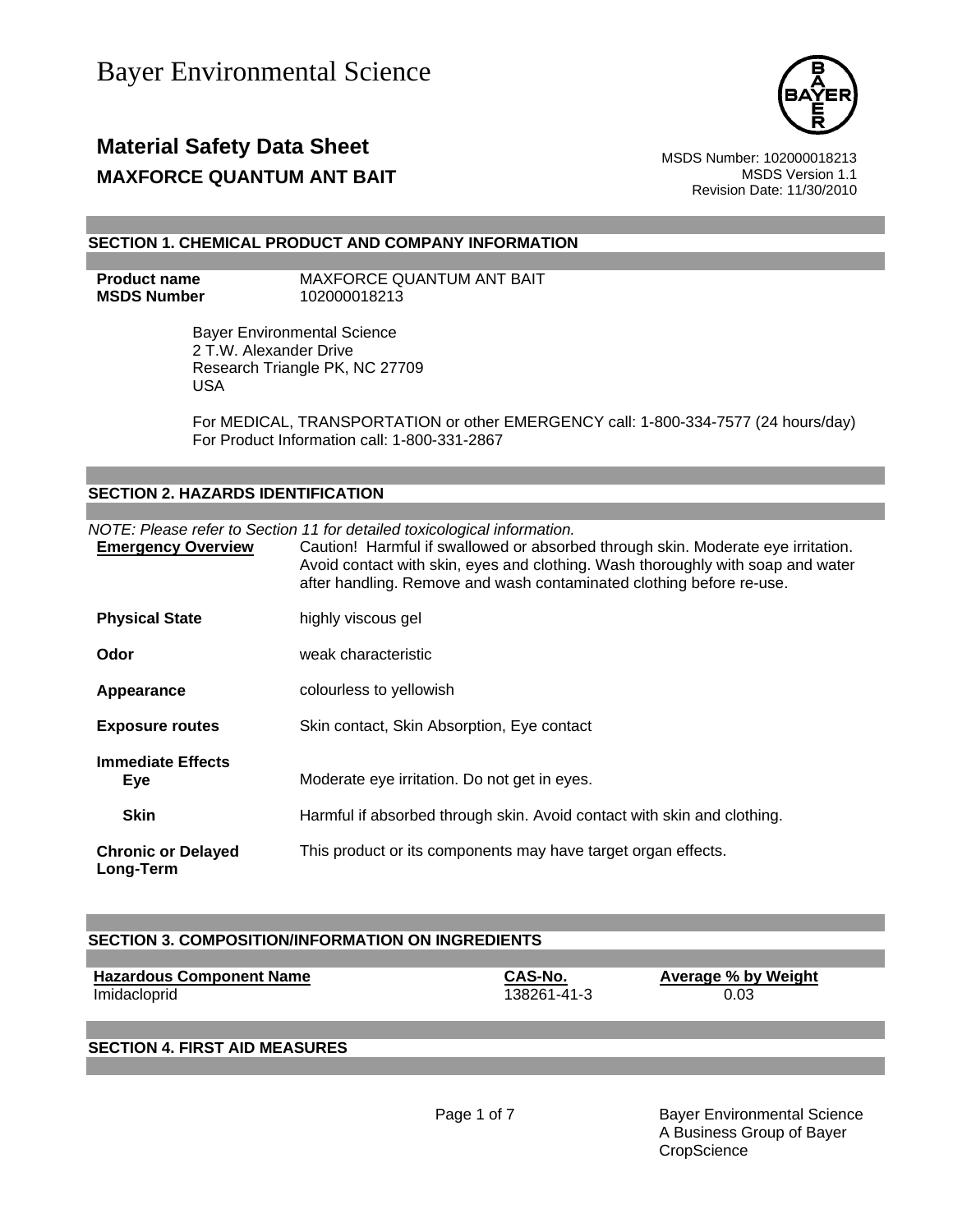

# **Material Safety Data Sheet**<br>MAXEORCE QUANTUM ANT RAIT MAXEORCE ON MAXEOR OF STRAIN ANT RAIT **MAXFORCE QUANTUM ANT BAIT**

| General                         | When possible, have the product container or label with you when calling a<br>poison control center or doctor or going for treatment. The nature of this product,<br>when contained in commercial packs, makes spillage unlikely. However, if<br>significant amounts are spilled nevertheless, the following advice is applicable. |
|---------------------------------|------------------------------------------------------------------------------------------------------------------------------------------------------------------------------------------------------------------------------------------------------------------------------------------------------------------------------------|
| Eye                             | Hold eye open and rinse slowly and gently with water for 15-20 minutes.<br>Remove contact lenses, if present, after the first 5 minutes, then continue rinsing<br>eye. Call a physician or poison control center immediately.                                                                                                      |
| <b>Skin</b>                     | Take off contaminated clothing and shoes immediately. Wash off immediately<br>with plenty of water for at least 15 minutes. Call a physician or poison control<br>center immediately.                                                                                                                                              |
| Ingestion                       | Call a physician or poison control center immediately. Rinse out mouth and give<br>water in small sips to drink. DO NOT induce vomiting unless directed to do so by<br>a physician or poison control center. Never give anything by mouth to an<br>unconscious person. Do not leave victim unattended.                             |
| Notes to physician<br>Treatment | Treat symptomatically. There is no specific antidote.                                                                                                                                                                                                                                                                              |

### **SECTION 5. FIRE FIGHTING MEASURES**

| <b>Flash point</b>                          | No flash point - Determination conducted up to the boiling point.                                                                                                                                                                                                                                      |
|---------------------------------------------|--------------------------------------------------------------------------------------------------------------------------------------------------------------------------------------------------------------------------------------------------------------------------------------------------------|
| <b>Explosiveness</b>                        | Not explosive<br>92/69/EEC, A.14 / OECD 113                                                                                                                                                                                                                                                            |
| <b>Fire and Explosion</b><br><b>Hazards</b> | In the event of fire the following may be released:<br>Carbon monoxide (CO)                                                                                                                                                                                                                            |
| <b>Suitable extinguishing</b><br>media      | Use water spray, alcohol-resistant foam, dry chemical or carbon dioxide.                                                                                                                                                                                                                               |
| Unsuitable extinguishing<br>media           | High volume water jet                                                                                                                                                                                                                                                                                  |
| <b>Fire Fighting</b><br><b>Instructions</b> | Remove product from areas of fire, or otherwise cool containers with water in<br>order to avoid pressure being built up due to heat. Whenever possible, contain<br>fire-fighting water by diking area with sand or earth. Do not allow run-off from fire<br>fighting to enter drains or water courses. |
|                                             | In the event of fire and/or explosion do not breathe fumes. In the event of fire,<br>wear self-contained breathing apparatus.                                                                                                                                                                          |

### **SECTION 6. ACCIDENTAL RELEASE MEASURES**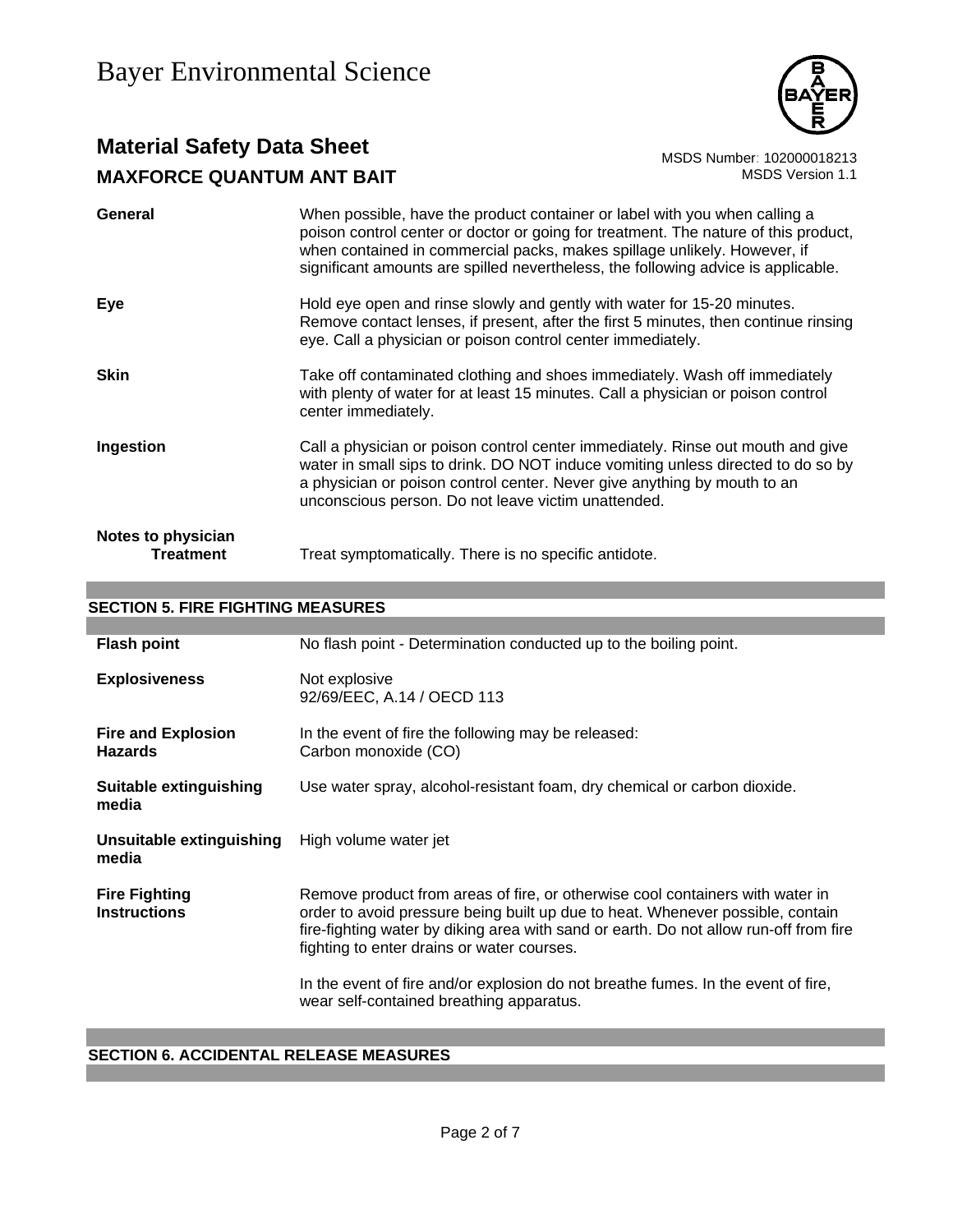

## **Material Safety Data Sheet**<br>MAXEORCE QUANTUM ANT RAIT<br>MSDS Version 1.1 **MAXFORCE QUANTUM ANT BAIT**

| <b>Personal precautions</b> | Avoid contact with spilled product or contaminated surfaces. Use personal<br>protective equipment. Keep unauthorized people away.                                                                                                                                                                                                                                                                                                                     |
|-----------------------------|-------------------------------------------------------------------------------------------------------------------------------------------------------------------------------------------------------------------------------------------------------------------------------------------------------------------------------------------------------------------------------------------------------------------------------------------------------|
| Methods for cleaning up     | The nature of this product, when contained in commercial packs, makes spillage<br>unlikely. However, if significant amounts are spilled nevertheless, the following<br>advice is applicable. Soak up with inert absorbent material (e.g. sand, silica gel,<br>acid binder, universal binder, sawdust). Clean contaminated floors and objects<br>thoroughly, observing environmental regulations. Keep in suitable, closed<br>containers for disposal. |
| <b>Additional advice</b>    | Information regarding safe handling, see section 7. Information regarding<br>personal protective equipment, see section 8. Information regarding waste<br>disposal, see section 13.                                                                                                                                                                                                                                                                   |

| <b>SECTION 7. HANDLING AND STORAGE</b>        |                                                                                                                                                                                                         |  |
|-----------------------------------------------|---------------------------------------------------------------------------------------------------------------------------------------------------------------------------------------------------------|--|
|                                               |                                                                                                                                                                                                         |  |
| <b>Handling procedures</b>                    | No specific precautions required when handling unopened packs/containers;<br>follow relevant manual handling advice.                                                                                    |  |
| <b>Storing Procedures</b>                     | Keep containers tightly closed in a dry, cool and well-ventilated place. Store in<br>original container. Store in a place accessible by authorized persons only.                                        |  |
|                                               | BEWARE: Aerosol is pressurized. Keep away from direct sun exposure and<br>temperatures over 50°C. Do not open by force or throw into fire even after use.<br>Do not spray on flames or red-hot objects. |  |
|                                               | Keep away from food, drink and animal feedingstuffs.                                                                                                                                                    |  |
| Work/Hygienic<br><b>Procedures</b>            | When using, do not eat, drink or smoke. Wash hands immediately after work, if<br>necessary take a shower. Remove soiled clothing immediately and clean<br>thoroughly before using again.                |  |
|                                               | Wash hands thoroughly with soap and water after handling and before eating,<br>drinking, chewing gum, using tobacco, using the toilet or applying cosmetics.                                            |  |
| <b>Min/Max Storage</b><br><b>Temperatures</b> | Recommended minimum transport/storage temperature: 0 °C / 32 °F<br>Recommended maximum transport/storage temperature: 40 °C / 104 °F                                                                    |  |

### **SECTION 8. EXPOSURE CONTROLS / PERSONAL PROTECTION**

| <b>Eye/Face Protection</b> | Safety glasses with side-shields<br>or<br>Goggles |
|----------------------------|---------------------------------------------------|
| <b>Hand protection</b>     | Chemical resistant nitrile rubber gloves          |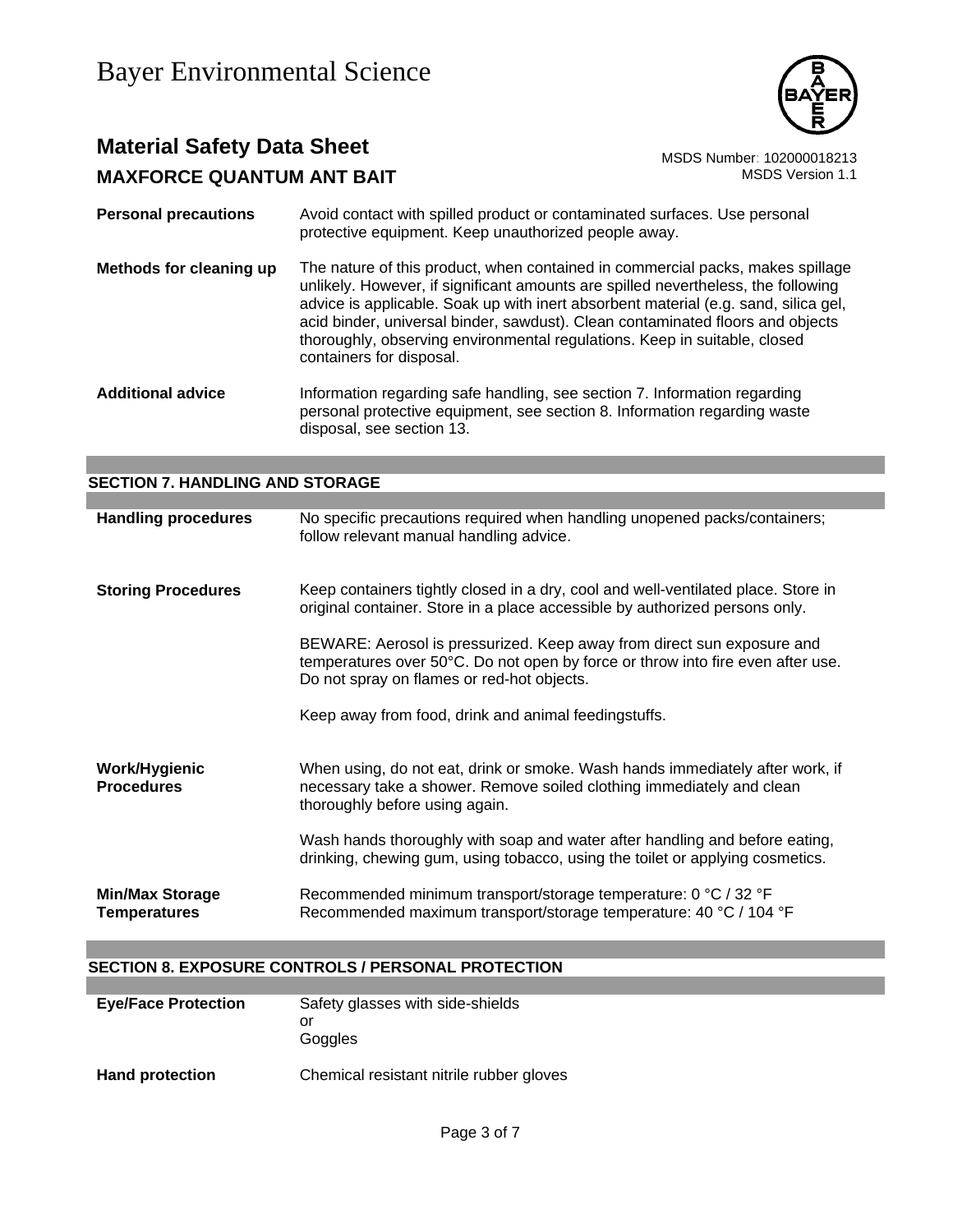

## **Material Safety Data Sheet** Material Safety Data Sheet<br>MAXEORCE QUANTUM ANT RAIT **MAXFORCE QUANTUM ANT BAIT**

| <b>Body Protection</b>        |                                                                                                                                                                                                                        | Wear long-sleeved shirt and long pants and shoes plus socks. |     |                |
|-------------------------------|------------------------------------------------------------------------------------------------------------------------------------------------------------------------------------------------------------------------|--------------------------------------------------------------|-----|----------------|
| <b>Respiratory protection</b> | When respirators are required, select NIOSH approved equipment based on<br>actual or potential airborne concentrations and in accordance with the<br>appropriate regulatory standards and/or industry recommendations. |                                                              |     |                |
| <b>Exposure Limits</b>        |                                                                                                                                                                                                                        |                                                              |     |                |
| Imidacloprid                  | 138261-41-3                                                                                                                                                                                                            | OES BCS*                                                     | TWA | $0.7$ mg/m $3$ |

TX ESL ST ESL ST ON SOUG/m3 TX ESL AN ESL 5 ug/m3

\*OES BCS: Internal Bayer CropScience "Occupational Exposure Standard"

### **SECTION 9. PHYSICAL AND CHEMICAL PROPERTIES**

| Appearance            | colourless to yellowish                              |
|-----------------------|------------------------------------------------------|
| <b>Physical State</b> | highly viscous gel                                   |
| Odor                  | weak characteristic                                  |
| рH                    | 4.0 - 6.0 (10 %) at 23 °C                            |
| <b>Density</b>        | ca. 1.43 $q/cm^3$ at 20 °C                           |
| Viscosity             | $>= 5,400$ mPa.s at 20 °C<br>Velocity gradient 80 /s |

#### **SECTION 10. STABILITY AND REACTIVITY**

| <b>Hazardous reactions</b> | No hazardous reactions when stored and handled according to prescribed<br>instructions. |
|----------------------------|-----------------------------------------------------------------------------------------|
| <b>Chemical Stability</b>  | Stable under recommended storage conditions.                                            |

#### **SECTION 11. TOXICOLOGICAL INFORMATION**

The non-acute information pertains to the technical-grade active ingredient.

| <b>Acute oral toxicity</b>   | rat: LD50: $> 2,500$ mg/kg<br>Test conducted with a similar formulation. |  |
|------------------------------|--------------------------------------------------------------------------|--|
| <b>Acute dermal toxicity</b> | rat: LD50: $> 2,000$ mg/kg                                               |  |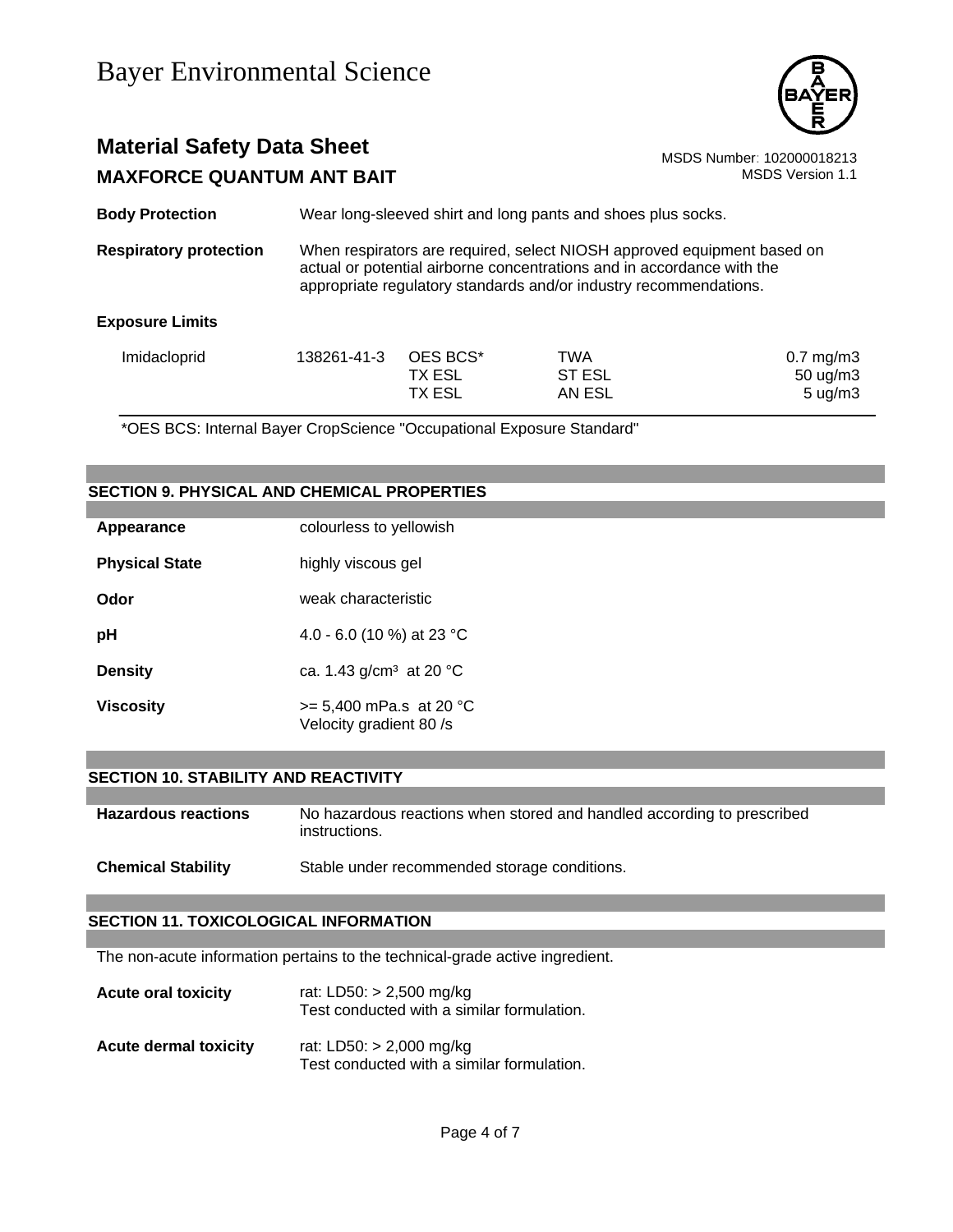

## **Material Safety Data Sheet**<br>MAXEORCE QUANTUM ANT RAIT MAXEORCE ON MAXEOR OF SAFETY ANT RAIT **MAXFORCE QUANTUM ANT BAIT**

| <b>Skin irritation</b>  | rabbit: No skin irritation<br>Test conducted with a similar formulation.                      |
|-------------------------|-----------------------------------------------------------------------------------------------|
| <b>Eye irritation</b>   | rabbit: No eye irritation                                                                     |
|                         | Test conducted with a similar formulation.                                                    |
| <b>Sensitisation</b>    | guinea pig: Non-sensitizing.                                                                  |
|                         | Test conducted with a similar formulation.                                                    |
|                         | OECD Test Guideline 406, Magnusson & Kligman test                                             |
| <b>Chronic toxicity</b> | Imidacloprid caused thyroid and/or liver effects in chronic studies in laboratory<br>animals. |

### **Assessment Carcinogenicity**

Imidacloprid was not carcinogenic in oncogenicity studies in rats and mice.

| <b>ACGIH</b><br>None.<br><b>NTP</b><br>None.<br><b>IARC</b><br>None.<br><b>OSHA</b><br>None. |                                                                                                                                                                                                                    |
|----------------------------------------------------------------------------------------------|--------------------------------------------------------------------------------------------------------------------------------------------------------------------------------------------------------------------|
| <b>Reproductive toxicity</b>                                                                 | Imidacloprid was not a reproductive toxicant in a multi-generation study in rats.                                                                                                                                  |
| <b>Developmental Toxicity</b>                                                                | Imidacloprid is not considered a primary developmental toxicant in laboratory<br>animals. Developmental effects were observed at doses that caused maternal<br>toxicity.                                           |
| <b>Assessment</b><br>neurotoxicity                                                           | Imidacloprid showed slight behavioral and activity changes only at the highest<br>dose tested in neurotoxicity studies in rats. There were no correlating<br>morphological changes observed in the neural tissues. |
| <b>Mutagenicity</b>                                                                          | Imidacloprid was not mutagenic or genotoxic based on the overall weight of<br>evidence in a battery of in vitro and in vivo tests.                                                                                 |

### **SECTION 12. ECOLOGICAL INFORMATION**

| <b>Toxicity to fish</b>           | Rainbow trout (Oncorhynchus mykiss)<br>LC50: 211 mg/l<br>Exposure time: 96 h<br>The value mentioned relates to the active ingredient. |
|-----------------------------------|---------------------------------------------------------------------------------------------------------------------------------------|
| <b>Toxicity to aquatic plants</b> | Desmodesmus subspicatus<br>Growth rate<br>$EC50: > 10$ mg/l<br>Exposure time: 72 h                                                    |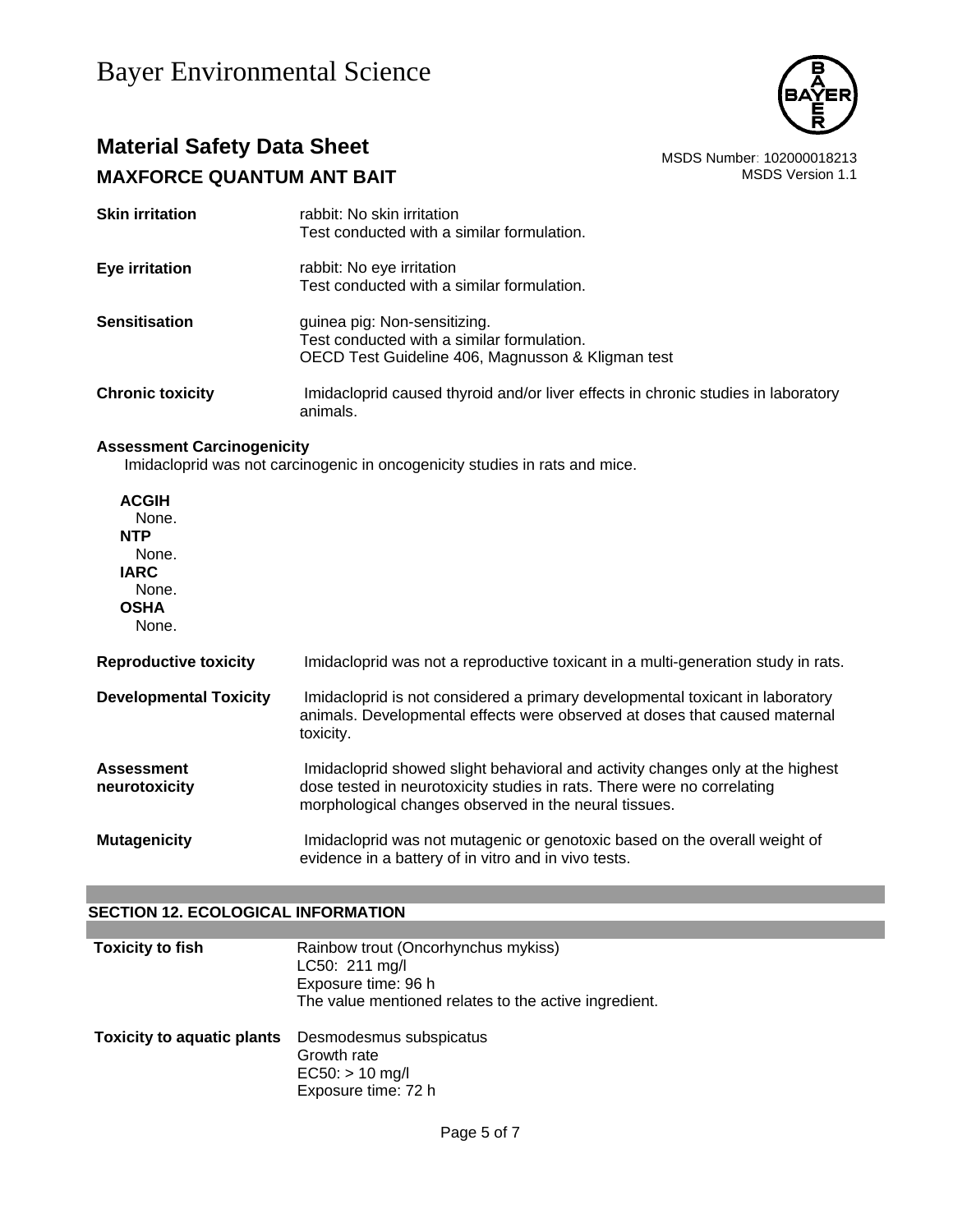

## **Material Safety Data Sheet** MSDS Number: 102000018213 **MAXFORCE QUANTUM ANT BAIT**  MAXIMUSE **MAXFORCE QUANTUM ANT BAIT**

The value mentioned relates to the active ingredient.

| <b>Acute Toxicity to Aquatic</b><br><b>Invertebrates</b> | Water flea (Daphnia magna)<br>EC50: 85 mg/l<br>Exposure time: 48 h<br>The value mentioned relates to the active ingredient.                 |
|----------------------------------------------------------|---------------------------------------------------------------------------------------------------------------------------------------------|
|                                                          | Chironomus riparius (non-biting midge)<br>LC50: 0.0552 mg/l<br>Exposure time: 24 h<br>The value mentioned relates to the active ingredient. |
| <b>Environmental</b><br>precautions                      | Do not allow to get into surface water, drains and ground water.                                                                            |

| <b>SECTION 13. DISPOSAL CONSIDERATIONS</b> |                                                                                                                                                                                                               |  |
|--------------------------------------------|---------------------------------------------------------------------------------------------------------------------------------------------------------------------------------------------------------------|--|
|                                            |                                                                                                                                                                                                               |  |
| <b>General Disposal</b><br>Guidance        | Dispose in accordance with all local, state/provincial and federal regulations. Do<br>not dispose of waste into sewer.                                                                                        |  |
| <b>Container Disposal</b>                  | Do not re-use empty containers. Consult state and local regulations regarding<br>the proper disposal of container. Do not puncture or incinerate container.                                                   |  |
| <b>RCRA</b> Information                    | Characterization and proper disposal of this material as a special or hazardous<br>waste is dependent upon Federal, State and local laws and are the user's<br>responsibility. RCRA classification may apply. |  |

### **SECTION 14. TRANSPORT INFORMATION**

According to national and international transport regulations this material is not classified as dangerous goods / hazardous material.

### **SECTION 15. REGULATORY INFORMATION**

**US Federal Regulations TSCA list** None. **US. Toxic Substances Control Act (TSCA) Section 12(b) Export Notification (40 CFR 707, Subpt D)** None. **SARA Title III - Section 302 - Notification and Information** None. **SARA Title III - Section 313 - Toxic Chemical Release Reporting** None. **US States Regulatory Reporting CA Prop65**